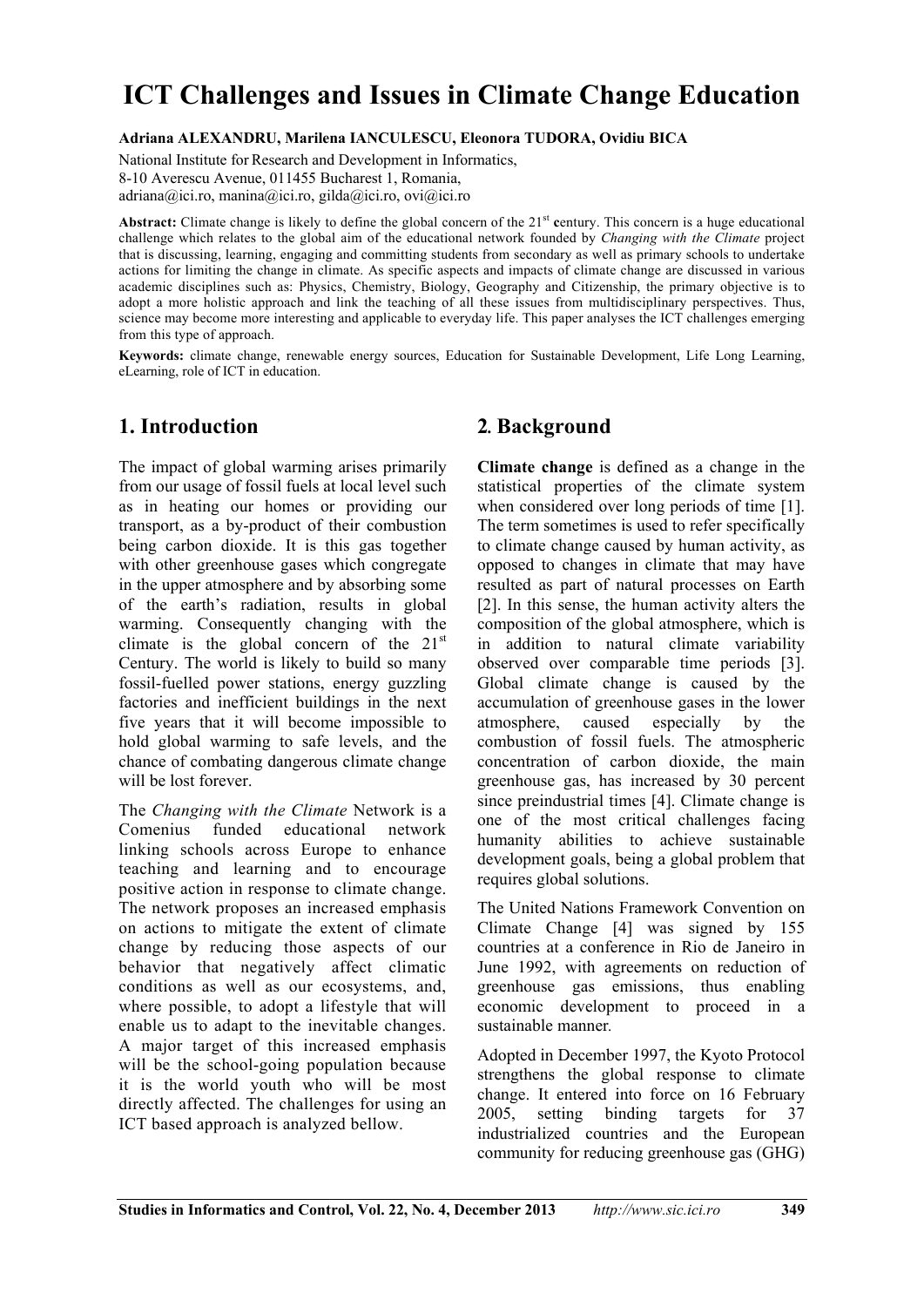emissions by on average 5.2 % against 1990 levels by 2012.

On March 2007, the European Council set up the **energy and climate change**-related objectives: reduction of greenhouse gas emissions by 20%, integration by 20% of renewable energy sources into the final energy mix in the EU and reduction by 20% of EU primary energy use by 2020. The targets set for the Member States to reduce greenhouse gas emissions in 2020 can be achieved by reducing energy consumption and by using a higher proportion of renewable energy.

In 2009, these targets were incorporated into the Climate and Energy Package by the European Parliament and Council with targets for Member States.

Following these agreements, there have been annual meetings of the partners to the Convention in various parts of the world, one of the most recent being held in Durban, South Africa in December 2011 as the international community's response to climate change. It was stated that all "developed and developing countries will for the first time work on an agreement that should be legally binding, to be written by 2015 and to come into force after 2020" [5].

The reduction of greenhouse gas emissions could be accomplished by increasing the use of **Renewable Energy Sources (RES)***.* In the Renewable Energy Directive from 2009, all European Member States agreed to increase the share of renewable energy in gross final energy consumption in such a way that for the 27 Member States the share would be 20% by 2020 [6]. The renewable energy share of gross final energy consumption amounts to 13.4% in 2011 against 12.5% in 2010.

For Romania, the Energy strategy of Romania for  $2007 - 2020$  [7] promoted the electricity produced from renewable energy sources as a high priority of now-a-days. The shares of renewable energy in the national gross final energy consumption in 2011 is 24.1%, the indicative trajectory for 2011-2012 is 19.0% and the renewable energy target for the year 2020 is set at 24% (according to the Directive 2009/28/EC on the promotion of the use of energy from RES).

Increasing attention to climate change has underscored the need for approaches to education that equip and empower people of all ages to deal with uncertain environmental, economic and political futures [8]. Building the capacity for a future-orientated thinking is a key task of education [9]. The idea of **Education for Sustainable development (ESD)** was developed in the 1990s through Caring for the Earth: a strategy for sustainable living [10], the 1992 Earth Summit in Rio, and Agenda 21 [11]. The United Nations (UN)' millennium development goals, agreed in 2000, have since become seen as core ESD concerns, and the Johannesburg World Summit in 2002 stimulated the UN Decade for ESD (2005– 2014), with four key objectives [12]: facilitating networking and collaboration among stakeholders in ESD; fostering greater quality of teaching and learning of environmental topics; supporting countries in achieving their millennium development goals through ESD efforts; and providing countries with new opportunities and tools to reform education.

The Strategy for Sustainable Development in Romania [13] promotes Education for Sustainable Development as integrated across all training programs. ESD can be done through formal, informal and non-formal paradigms. It requires cooperation and partnership between multiple decision makers: central and local authorities, education and scientific bodies, non-governmental organizations, local communities, citizens and international organizations. ESD capitalizes proactive participation and promotes volunteering as an expression of citizenship acquired with the support of the school. As part of ESD, environmental education is an objective which is found in all disciplines. It requires an interand trans-disciplinary approach in integrated educational formulas, cross-curricular and complementary resources.

The **use of Information and Communication Technology (ICT) in education** and training has been a key priority in most EU countries in the last decade. The integration of ICT in education promotes autonomous learning, curriculum differentiation [14], studentcentered learning, higher order thinking, problem-solving, cooperative learning [15], [16], clarification of abstract concepts and transformation of the understanding of the subject matter [17]. Despite the potential advantages of ICT use, the relationship between the use of ICT and educational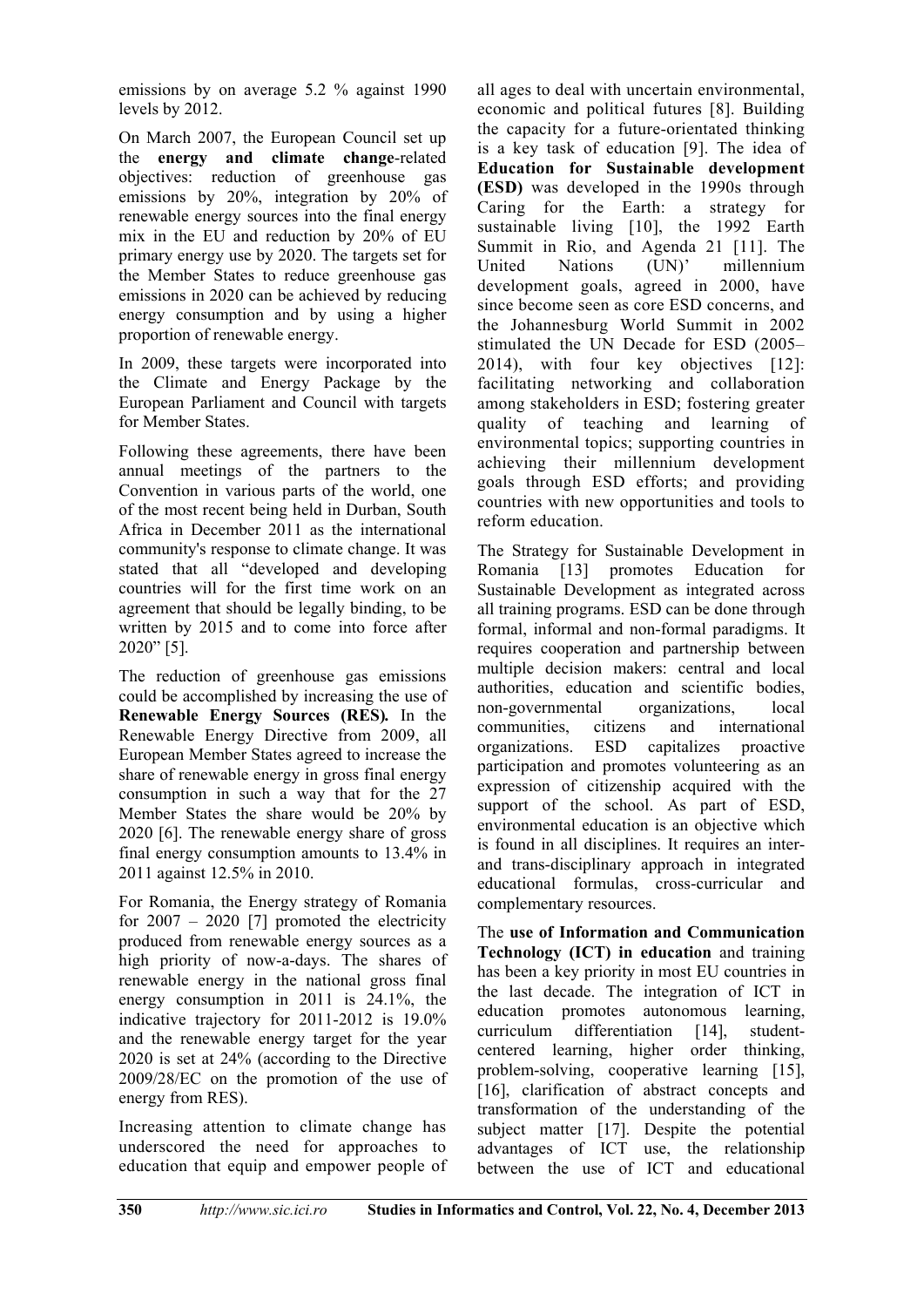performance is unclear [18], [19]. In some countries ICT are being integrated in the teaching-learning process in schools demonstrating high levels of effective and appropriate ICT use to support teaching and learning across a wide range of subject areas. However, in other countries schools are in the early phase of adopting ICT, characterized by important enhancements of the learning process, some developments of e-learning (ICT-enabled learning), but without any profound improvements in learning and teaching [20].

According to [21] and [22], *eLearning* is defined as being "knowledge delivered by online services as education and training". In education, eLearning is a technique to enhance learning and teaching experiences and is used to educate students with or without their instructors through any type of digital media [23]. E-learning can either be used to replace traditional face-to-face teaching completely or only partially to support traditional methods with access to complementary electronic information and possibilities to communicate [24]. Nowadays, the combination of traditional teaching with ITC is often used in schools.

# **3. Problem Formulation**

In this context, **Changing with the Climate educational network (CwC)**, which was initiated by a grant from the Life Long Learning programme of the EACEA agency, was launched with the aim of encouraging positive action of schools in response to climate change. This educational network has linked schools across Europe in enhancing teaching and learning and encouraged positive action in response to climate change.

There are six founding partners of the network located in six countries in southern and middle Europe: Institute of Education at University of Reading (England) - which is the lead partner in the network- , Ecoserveis (Barcelona, Spain), ICI (National Institute for Research and Development in Informatics, Bucharest, Romania), Comune di Bologna (Italy) Environmental Department, Regional Environmental Centre for Central and Eastern Europe (Szentendre, Hungary), and Hespul (Villeurbanne, France).

Schools face the challenge of including within their school curriculum the education for sustainable development, of which climate change is a priority topic. Outcomes of such network activities within these schools include:

- Identifying a common concern about the current impact of our lifestyle on our climate and a common vision that a change is required;
- Collating suitable resources for teaching and learning about climate change and trialling innovative pedagogical methods for climate change education;
- Recruiting schools in 6 countries (UK, FR, IT, ES, HU and RO) and twinning schools across country boundaries to share observations and experiences;
- Willingness of students and teachers to initiate local actions.

The network has 3 key aims [25]:

**A. Developing an EU wide network of schools** with an emphasis on sharing experiences and examining how diversity and culture influence our actions;

**B. Enhancing teaching and learning experiences** by providing access to a wide range of teaching resources, supporting and providing training for teachers, making science learning interesting, developing new teaching approaches and embed climate change in the curriculum;

**C. Encouraging positive action to help limit changes in climate.** Collective and individual action to tackle climate change is a key element of the project. Schools can act as a catalyst for action, to encourage whole community involvement, to engender lifelong learning and develop life skills.

# **4. ICT as a Driver for Creating Learning and Innovative Education in Climate Change**

In the context of encouraging positive action in response to climate change, different types of education are necessary, intended for individuals, groups, organizations and communities. This approach is linked to the awareness of the causality relations existing among the environment, economic and social factors and the development and implementation of educational and public awareness programmes on climate change and its efects. This evolution represents a carrying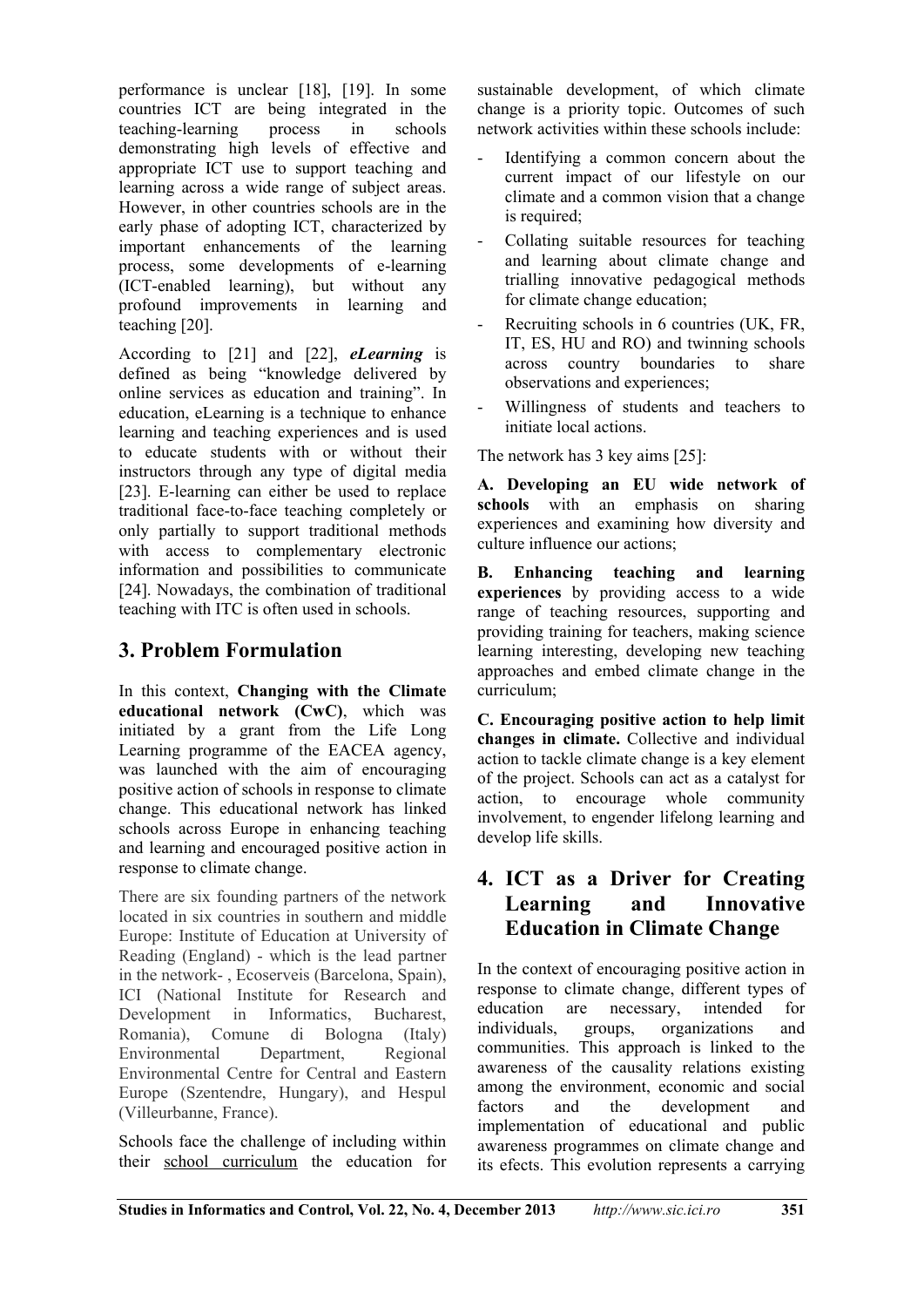off from the traditional role of education in this specific domain - mainly orientated towards the changing of the individual deviating behaviors - and which is playing now the role of a potential force for changing the way information is disseminated and managed in order to encourage positive action in response to climate change.

**Information literacy** is the set of skills needed to find, retrieve, analyze, and use information. The beginning of the 21st century has been called the Information Age because of the explosion of information output and information sources. It has become increasingly clear that students cannot learn everything they need to know in their field of study in a few years of school. Information literacy equips them with the critical skills necessary to become independent lifelong learners [26], [27].

Information literacy is compulsory determined nowadays taking into consideration the ICT literacy. **ICT literacy** is defined as using digital technology, communications tools, and/or networks to access, manage, integrate, evaluate,and create information in order to function in a knowledge society. This definition is also important in that it lists five critical components of ICT literacy, which represent a set of skills and knowledge presented in a sequence that suggests increasing cognitive complexity [28]:

- Access knowing about and knowing how to collect and/or retrieve information;
- Manage applying an existing organizational or classification scheme;
- Integrate interpreting and representing information. It involves summarizing, comparing and contrasting;
- Evaluate making judgments about the quality, relevance, usefulness, or efficiency of information;
- Create generating information by adapting, applying, designing, inventing, or authoring information.

The strong relationship between Information literacy and ICT literacy has gained a growing importance in addressing challenges facing actual society problems like climate change, leading to the development of new tools able to contribute to the development of a climateliterate population.

In order to enhance students' improved adoption of better initiatives and programs for an increased awareness regarding the core ideas in climate and energy science, it is essential that new **Information Systems for Climate Change Education** should be designed, implemented and better integrated in the mass education process.

Providing young people with empowering and relevant education on disasters and climate change can reduce their vulnerability to risk while contributing to sustainable development for their communities. Thus, they can become real agents of change [29].

Informatics Systems for Climate Change Education can provide a holistic and comprehensive approach to mitigate the climate change negative effects, facilitating new opportunities for teaching, learning, research, or adopting new patterns of social behaviour. In the same time, for having an active role in the education process, they have to address some challenges and threats even from the designing phase.

#### **Challenges**

- Bridging the digital divide and bringing Informatics Systems for Climate Change Education to groups that have the greatest need;
- Directing users to high quality information and to teach them how to assess the quality of information;
- Guiding teachers and students to use specific information in educationally appropriate ways;
- Developing strategies to ensure high quality standards in the publication of web based information;
- Generating new web applications able to anticipate the long-term unexpected impacts of the climate change.

#### **Threats**

- Inadequate information on the best use of ICT and on how to incorporate climate change issues in education;
- Climate change information on the internet is of variable quality, overwhelming and often difficult to interpret;
- Low ICT literacy  $-$  a potential difficulty for users to understand specific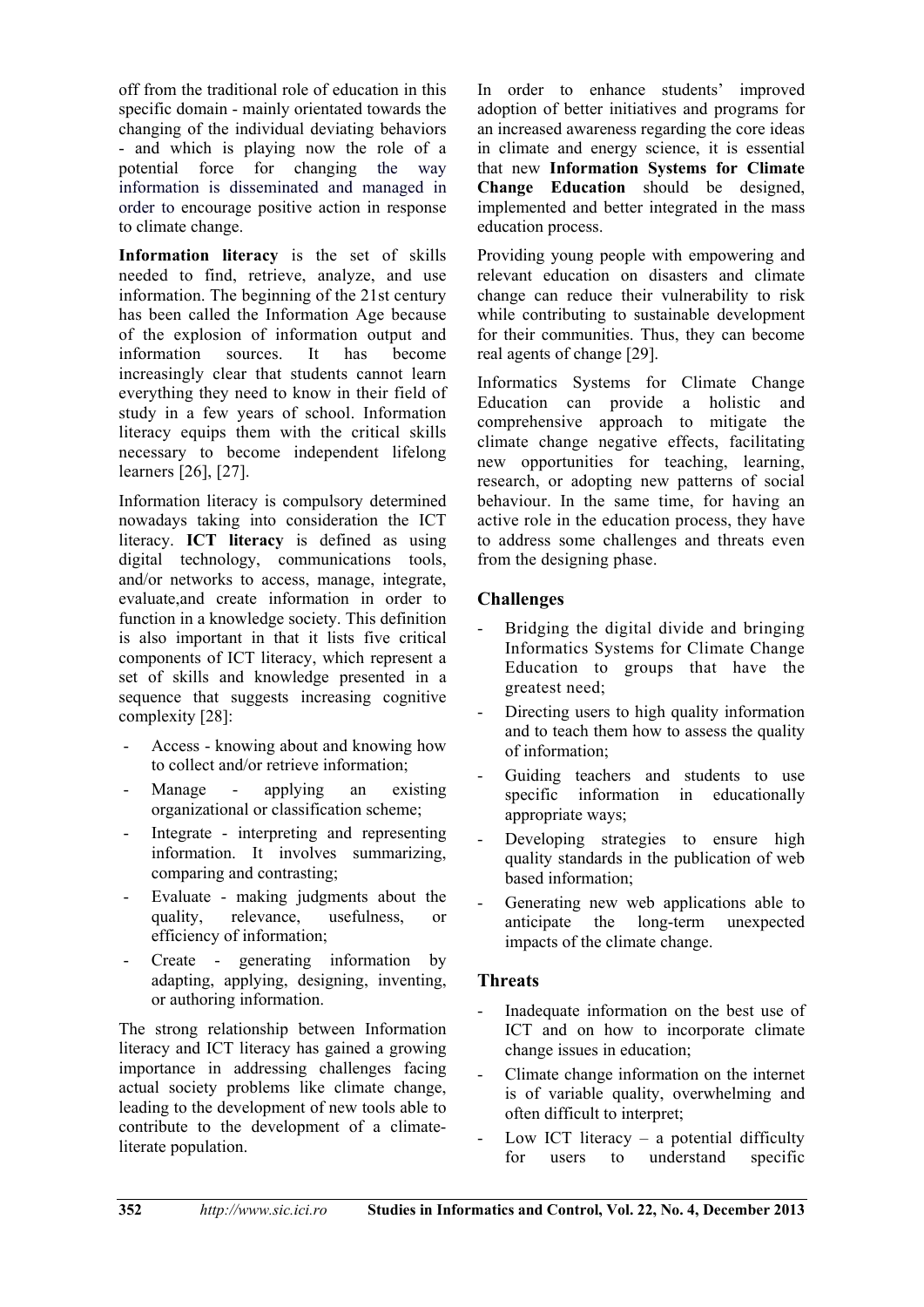information, better manage their own way of living, and make informed decisions about personal choices;

- The lack of adequate infrastructure in certain regions;
- The use of the Information Systems for Climate Change Education will work differently in different contexts, both geographically and over time.

#### **Opportunities**

- The emergence of identifying and delivering different types of information needed for effective adaptation to climate change;
- Institutional and individual capacity to deploy training programmes using eLearning methods;
- Students increasingly responsible for their decision-making regarding the protection of the environment;
- Guaranteed validity and consistency of the available information provided by the Information Systems for Climate Change Education;
- New methods for using more efficiently the energy resources;
- A strengthening of the teacher-student relationship in which information flows in both directions;
- Dissemination of research findings in the climate change domain;
- Collective actions for implementing a better energy-efficient behaviour;
- Raising awareness on the fact that ICT can decrease vulnerability both to natural climate instability and human-induced climate change.

In order to improve the use and dissemination of Informatics Systems for Climate Change Education, a number of **important factors** must be taken into consideration and solved during their designing and implementation:

- Interoperability a key enabler for the seamless transfer of specific information and data along the continuum of education process;
- Identification of information problems that are unique to climate change domain;
- Standardization of terminology;
- Easy access to other web applications;
- Affordability and ease of use of equipment and services;
- Designing user-friendly interface for transferring tailored information to users;
- Importance of motivation, culture, management of information, user involvement and acceptance and the usability of the technology;
- Specific levels of ICT literacy that allows the users to operate the informatics systems, retrieve and input information;
- A better management of the relationship between teachers and students.

## **5. Climate Change is a Challenge, Teaching about it Demands Changes**

The changing with climate network is intended to develop the commitment of schools to introduce the topic in their teaching curricula, and making science lessons more interesting for the students. That requires developing **teaching methodologies** that provide learning based on linking causes and effects of climate change, using interactive and activity-oriented resources collated during the project.

Climate change is a global challenge where educators can take a significant role. Climate Change is not a simple topic to deal with: a comprehensive approach must include not only chemical, biological or technological aspects, but also historical, social, economical and even health ones. This **cross-curricular approach** of teaching climate change should facilitate the understanding of the extent of the problem and encourage the students to take actions to limit or mitigate climate change. For this purpose, it is also needed that teachers use **innovative methodologies** and try to develop student's critical awareness by encouraging their autonomy and acting more as a facilitator than as a source of knowledge. This changes the relationship between the students and the teachers particularly for students in secondary schools and requires a new approach towards teaching such topics. That involves a first stage of **developing innovative teaching methodologies** to teach this subject and stir student's interest in the topic, and a second stage where this interest results in the commitment to an action. Students benefit from a cross-curricular approach that offers a more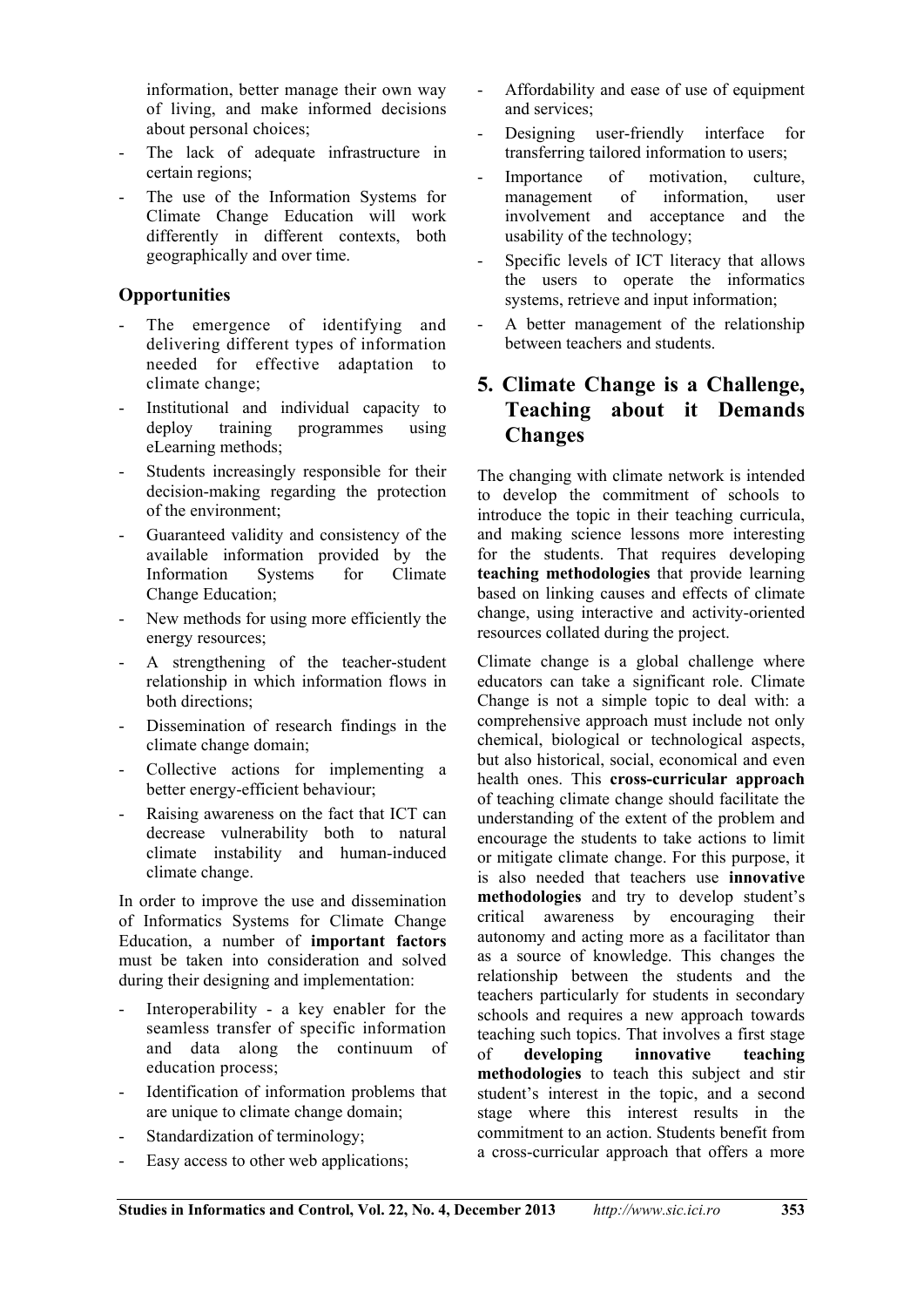complete view of the stakes we are facing as a society, and helps them understand the complexity of ecosystems and relations between humans and nature.

This approach has integrated features across the curriculum:

- **Avoidance of the 'sage on the stage' model** where the teacher gives minilectures, and the 'guide-on-the-side' model where the teacher provides resources (computer games, worksheets, card-sorts, text to read) and lets the students sort it out for themselves;
- **Adoption of a teacher-participant approach** where the teacher interacts with the students, especially through answering questions carefully provoked by resources or activity, posing carefully-framed questions designed to provoke discussion, especially in constructing communal actions to mitigate or adapt to climate change impacts, and providing materials to promote **collaborative learning**.
- **Adoption of computer supported cooperative learning (CSCL) approach** as a pedagogical approach wherein learning takes place via social interaction in the classroom learning environment using a computer or through the Internet. This kind of learning is characterized by the sharing and construction of knowledge among students using ITC as their primary means of communication or as a mean of common resource, thus affecting students' ability to generate new ideas and pass on knowledge [30]. CSCL is used in instructional plans in classrooms both traditional and online from primary to secondary schools. The process of planning and writing together articles for workshops or eco-magazines encourages students to express their ideas and develop a group understanding of Climate change matter. **CWC network blog** that combine free writing with communication tools has been used to share work, form ideas, and write synchronously. One section of the CWC network blog has therefore been created where students can record and share their observations about the changing climate with their twin class. Visual evidence is the easiest to share and can be easily transmitted.
- The teachers involved in the project are free to address climate change and energy

with the **eLearning resources and activities** of their choice (selected by the consortium, others existing or activities they have conceived). Pedagogical resources have been selected for their quality and are available in different partner languages and website http://www.changingwithclimate.info.

Some are multilingual, others specific to one language. The resources that are listed are categorized into the following topics: causes of climate change including the use of predictive models, impacts of climate change including extreme weather events, energy sources and their environmental impact, sustainable use of energy including resource constraints, more efficient use of energy, application of renewable energy sources.

#### **Communicating the observations**

Students can share their experiences and views through several means: the **CWC network blog, mail, videos, video-conferences, epostal cards**, etc. The quarterly **e-newsletter** is also a means for the partner schools to share current news related to the topic, and a twitter account has been created also to provide news on the subject in a more dynamic basis.

#### **Pedagogical evaluation**

The **evaluation methodology** is based in carrying out a qualitative evaluation using *surveys* among the teachers involved in every country in order to gather standardized information of the relevant aspects of the pedagogical approach used, and identify the strengths and the weaknesses of different approaches.

|                | Age           | No. of          | No. of          | No. of         |
|----------------|---------------|-----------------|-----------------|----------------|
|                | <b>Ranges</b> | <b>Students</b> | <b>Teachers</b> | <b>Schools</b> |
| UK             | $5 - 11$      | 380             | 17              | 9              |
|                | $12 - 16$     | 220             | 18              | 8              |
|                | 17-19         | 120             | 14              |                |
| ES             | $10 - 11$     | 162             | 6               | 6              |
|                | $12 - 14$     | 541             | 12              | 8              |
| <b>FR</b>      |               |                 |                 |                |
| HU             | $5 - 11$      | 140             | 4               | 5              |
|                | $12 - 16$     | 112             |                 | 4              |
|                | 17-19         | 90              | 5               | $\overline{c}$ |
| R <sub>O</sub> | $5 - 11$      | 4               |                 | 1              |
|                | $12 - 16$     | 180             | 20              | 5              |
|                | 17-19         | 427             | 20              | 5              |
| IT             | $11 - 13$     | 200             | 17              | 8              |
|                | 14-19         | 120             | 13              |                |

**Table 1.** Schools involvement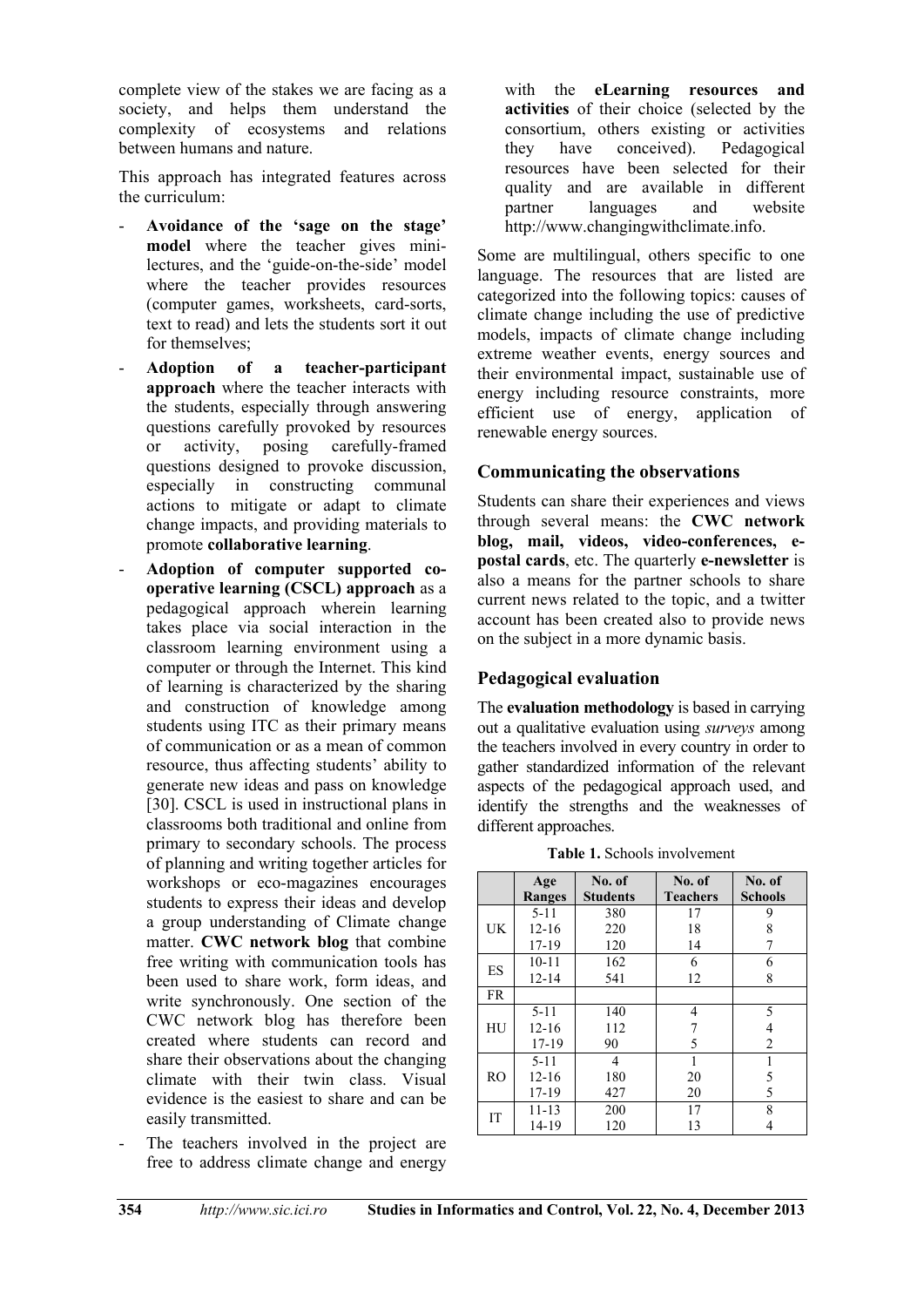The questionnaire is mainly composed of closed questions that require multiple choice answers or check-all-that-apply, in scale format, where teachers should decide to rate the sentence in along the scale continuum. This structure is designed to reflect the grade of agreement/disagreement or identification with a statement. However, the questionnaires include some open questions as well in order to gather a wider range of opinions and ideas to be taken into account.

The assessment criteria are: evaluation of the eLearning resources and activities used; evaluation of the twinning experience from a pedagogical, but also an operational point of view; assessing the specific pedagogical methodologies; and gathering information about the participation and commitment of the schools at the teaching stage of the project.

The analysis of all this data has provided us enough information to identify successful aspects of the approach and where improvements can be made. Fragmented results of the survey are presented in Figure 1. The results of the SWOT analysis are:

#### **Strengths:**

Schools are using great diversity of Learning resources and activities;

- A lot of teamwork is being used, thus teaching students to work with each other in order to use CBCL facilities;
- Teachers are encouraging the autonomy of the students, so they are acting more as Facilitators;
- Students are interested in and motivated by the topic, so good learning results are being achieved;
- Twinning, using TIC facilities, is perceived as an enriching activity to teach the lessons, and is helping students to develop a global view of the problem and possible solutions;
- An interdisciplinary approach is being used, so students are encouraged to link a diversity of topics to climate change.

#### **Weaknesses:**

- There have been some difficulties with the twinning, mainly related to ICT problems and the frequency of communication between some twin schools, but also some delays in setting up the twinning between schools from different countries.
- Some linguistic problems related to the English language proficiency level in students from non-English speaking countries (especially at primary schools), that make it difficult to do online



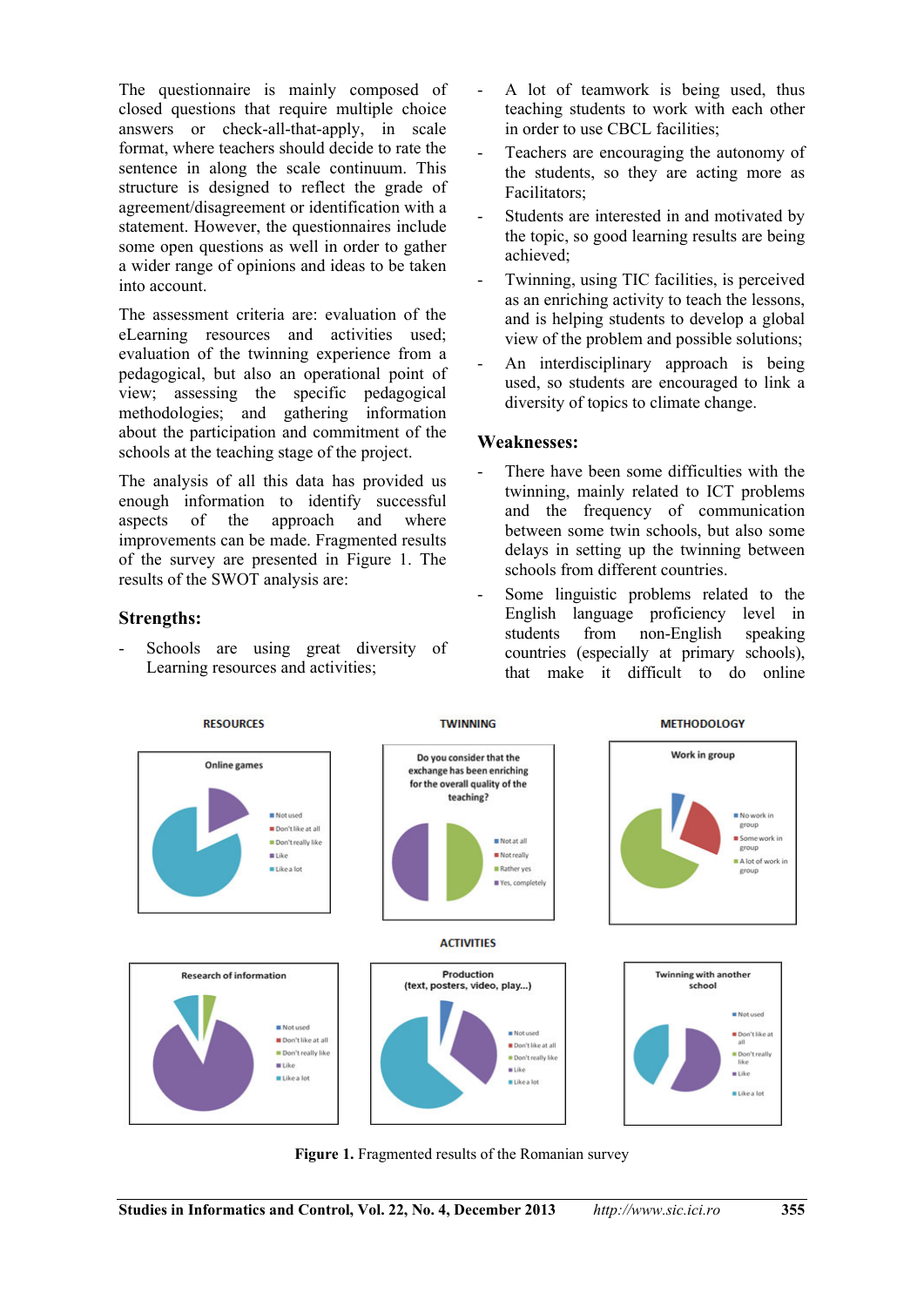conferences with the students, and limit the exchanges to written and planned activities;

- Some teachers have to spend extra time to fit these activities with the pedagogical plans of their schools.

### **Opportunities:**

- Takes advantage of new eLearning resources that the new schools and new organizations provide to the network;
- Uses the motivation of the students for the topic to involve more actors (parents, NPO's, etc) and set up local actions with more impact;
- Uses the differences between climatology conditions in the different countries to strengthen this global view of CC and show the need of international cooperation in the CC field and environmental issues in general;
- Strengthens the cross-curricular approach to show all CC dimensions and help students to develop a critical awareness concerning CC related topics.

#### **Threats:**

- Communication issues or insufficient knowledge of ICT tools may limit effective twinning;
- The difficulties to adapt climate change topics to the school pedagogical plan can discourage some teachers.

# **6. Conclusions and Recommendations**

**Resources.** Students often seem to like the more dynamic resources like games (especially online games), experiments or exhibitions, instead of written materials (books, press articles, etc.). In relation to the kind of activities, students like better teamwork than individual work, and enjoy specially tasks related to the production of texts, videos, posters, etc.

**Twinning.** This is seen by the students as a likeable activity that motivates their attention. It seems an innovative and very appropriate tool to work on the climate change issue, as it provides a global view of the climate change topic and show the students the need of international cooperation in the field of environment. But it has experienced some difficulties to be carried out in an effective

way. So, twinning is an activity that should be given more space, due to the motivation for the students involved and the learning they can get through it. But we must strengthen it, by providing more support and guidance to schools, including ICT support if teachers don't have enough knowledge of how to use some tools. There are some useful steps:

- development of web-based methodology to inform and motivate schools about activities and commitments on energy savings;
- sharing activities and the progress on implementation of commitments;
- running parallel activities, exhibition, games.

**Methodologies.** The results on methodologies used show that most of the teachers undertake the work in groups, but not much external collaboration (bringing experts, for example). At the classes, students act with some autonomy, although the teacher offers some information.

Innovative methodology has the next design:

- attractive and exciting teaching and learning based on TIC technologies;
- use "green lessons" entertaining. illustrative/informative (web based);
- promote computer supported co-operative learning;
- facilitate communication building social competences by using online communication facilities.

**Impact on students.** The results on the impact on students are good: they mostly show motivation for the project and they are acquiring quality learning related to climate change. They understand the overall impacts of CC and have learned many actions to limit or mitigate it. The next step would be to consolidate these attitudes and spread it to their social environment, which is supposed to be achieved through the local actions.

**Innovation.** Most teachers report that they have used a cross-sectional approach, linking climate change with different topics. Science is still the main subject used to teach it, but many schools also offer an historical perspective, use math statistics to be aware of the impacts, introduce some related health aspects, or even use it as a topic in art classes.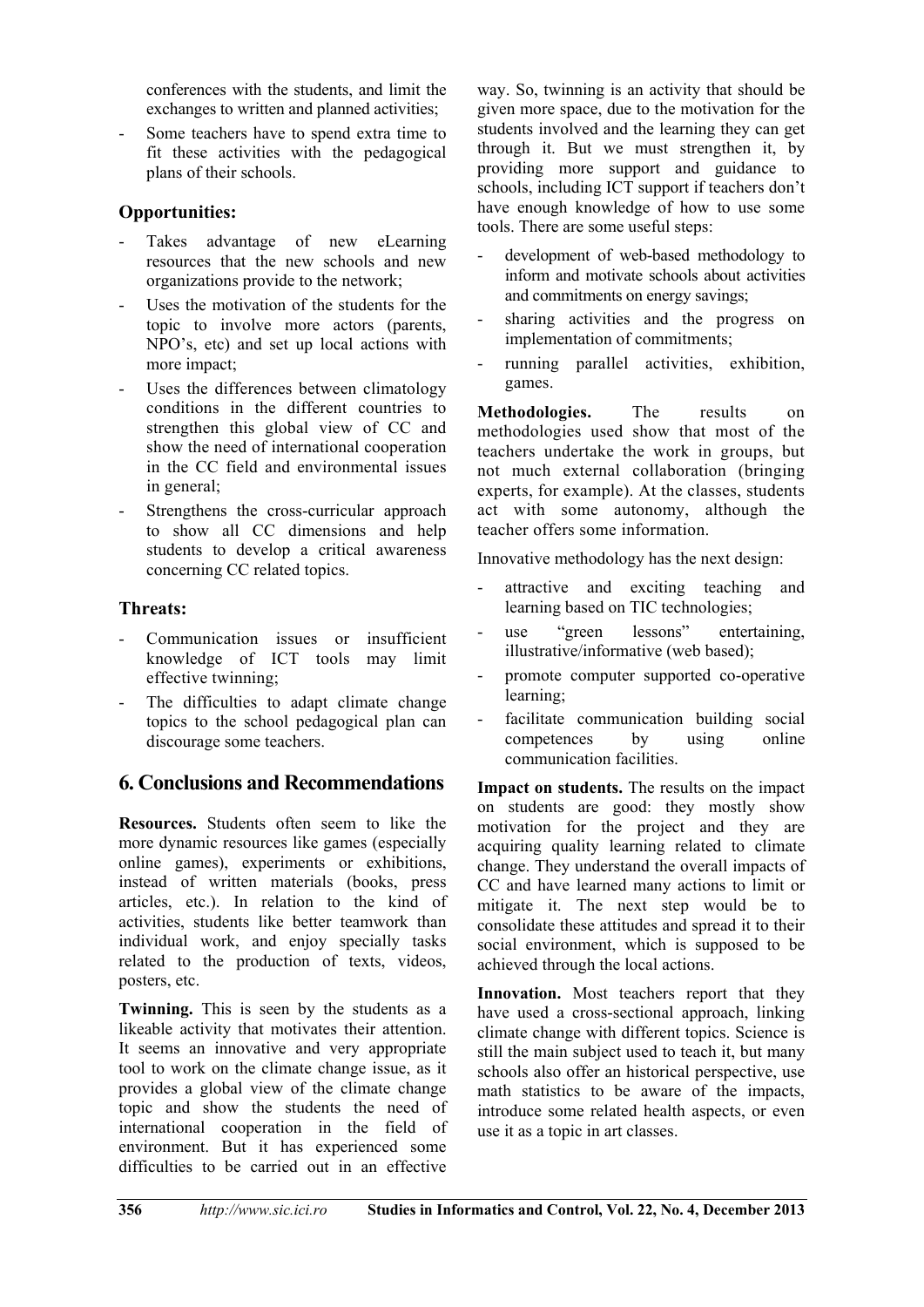The way forward is to keep promoting this cross-curricular approach to the topic, and encourage schools to involve different teachers and subjects in the teaching of climate change, encouraging so the students to establish links between the different aspects related to this topic, and helping them to develop a critical awareness.

# **Acknowledgements**

This work was partly funded by the European Commission through *Changing with the Climate* project, in the framework of Comenius – LifeLong Learning programme. The authors gratefully acknowledge the contribution of their partner and associated partners as well as the teachers and students involved in the consolidation workshops and local actions

# **REFERENCES**

- 1. **Glossary Climate Change**. Education Center – Arctic Climatology and Meteorology. NSIDC National Snow and Ice Data Center. Glossary, in IPCC TAR WG1 2001.
- 2. http://nsidc.org/arcticmet/glossary/climate\_ change.html.
- 3. **Wikipedia, Climate change** Available online: http://en.wikipedia.org/wiki/ Climate change.
- 4. **The United Nations Framework Convention on Climate Change**. 21 March 1994. Available online: http://unfccc.int/essential\_background/conv ention/background/items/1349.php.
- 5. **The Guardian Durban conference 13 December 2011**. Available online: http://www.theguardian.com/environment/ durban-climate-change-conference-2011.
- 6. **The State of Renewable Energies in Europe': European Union renewable energy shares in 2011, including employment, turnover and highlights of seven EU regions**, February 2013. Available online: http://www.eurobserver.org/pdf/bilan12.asp.
- 7. **Strategia energetică a României pentru perioada 2007 - 2020 actualizată pentru Perioada 2011 – 2020** (in Romanian), Available at: at: http://www.minind.ro/energie/STRATEGI A\_energetica\_actualizata.pdf.
- 8. BANGAY, C., N. BLUM, **Education Responses to Climate Change and Quality: Two Parts of the Same Agenda?** International Journal of Educational Development, Volume 30, Issue 4, July 2010, pp. 359-368.
- 9. United Nations Education, Scientific and Cultural Organisation (UNESCO). **Framework for a Draft International Implementation Scheme**, 2003. Available online: http://portal.unesco.org/ education/en/ev.php-URL\_ID=23365&U RL\_DO=DO\_TOPIC&URL\_SECTION=2 01.html.
- 10. International Union for the Conservation of Nature. **Caring for the Earth: A Strategy for Sustainable Living**, UNEP, WWF: Gland, Switzerland, 1991.
- 11. World Commission on Environment and Development. **Agenda 21—Sustainable development action program—Rio Declaration on Environment and Development**, Proceedings of United Nation Conference on Environment and Development, New York, NY, USA, 14 June 1992; de Janeiro, R., Ed., 1993.
- 12. UK Department for Education, **What is Sustainable Development?**, 2013. Available at: http://www.education.gov. uk/a0070736/sd/
- 13. **The Strategy for Sustainable Development in Romania**, Available at: http://strategia.ncsd.ro/docs/sndd10.ro.pdf
- 14. SMEETS, E., **Does ICT contribute to powerful learning environments in primary education**, Computers & Education vol. 44, no. 4, 2005, pp. 343- 355.
- 15. SMEETS, E., T. MOOIJ, **Pupil-centred Learning, ICT, and Teacher Behaviour: Observations in Educational Practice**, British Journal of Educational Technology, vol. 321, no. 4, 2001, pp. 403-417.
- 16. BANGERT, A., **The Influence of Social Presence and Teaching Presence on the Quality of Online Critical Inquiry**, Journal of Computing in Higher Education, vol. 20, no. 1, 2008, pp. 34-61.
- 17. LEACH, J., B. MOON, **Pedagogy, Information and Technology and Teachers' Professional Knowledge**, The Curriculum Journal, vol. 11, no. 3, 2000, pp. 385-404.